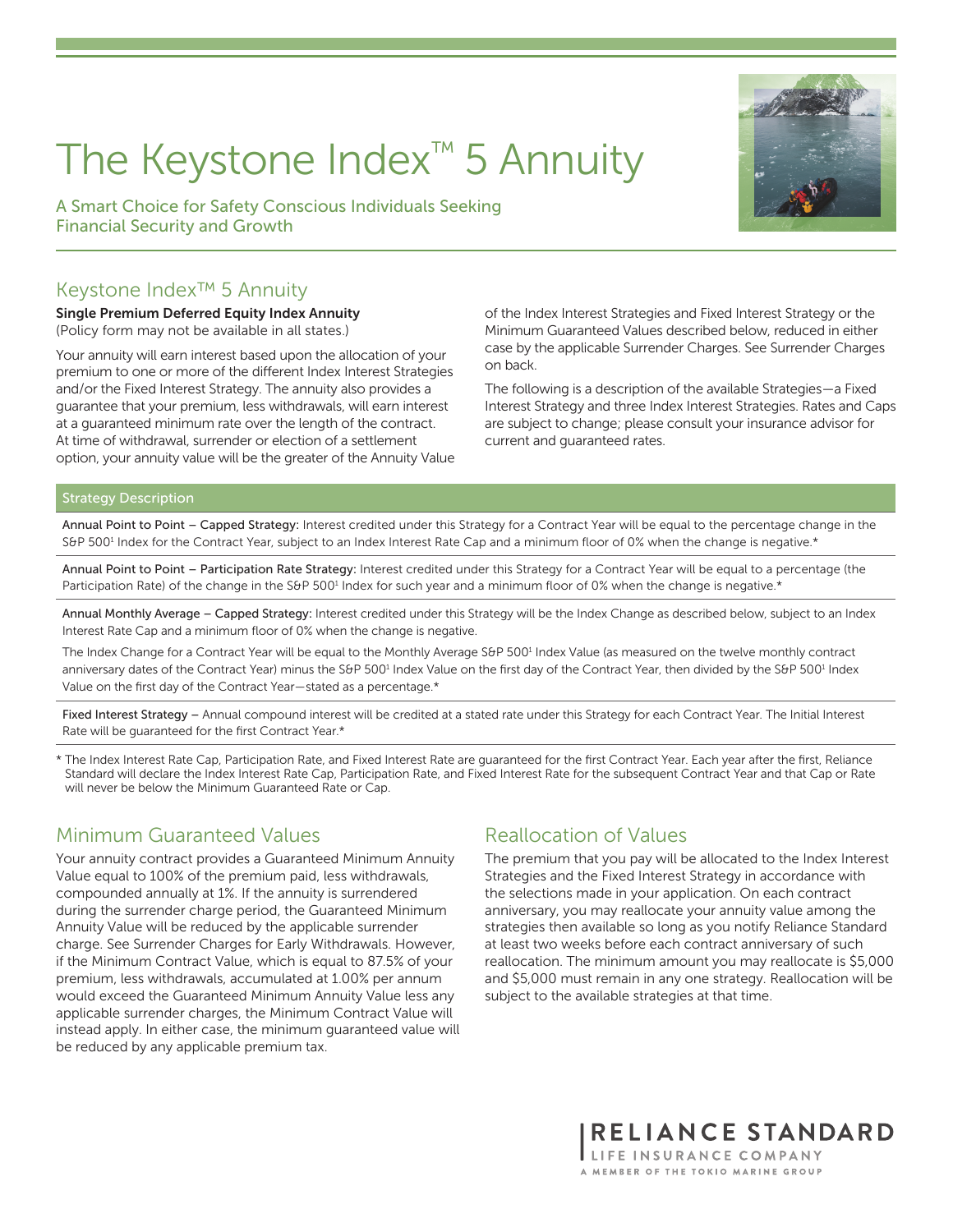#### Penalty-free Access

You can withdraw up to 10% of your premium paid in the first year, and after the first year, up to 10% of the annuity value each year with no surrender charges. Withdrawals may be taken either as a lump sum or spread throughout the Contract Year. Systematic withdrawals may only be taken from the Fixed Interest Strategy. No more than one Penalty Free Withdrawal request may be made during any Contract Year. The amount of each request must be at least \$500. However, if your withdrawals exceed 10% of the annuity values in any contract year, surrender charges will apply to the excess amount withdrawn in that contract year.

# Surrender Charges for Early Withdrawals

Should you decide to withdraw more than the penalty-free amount allowed in any one year during the first five years of your contract, the excess amount withdrawn will be subject to surrender charges as follows.

## Surrender Penalties

| Year 1 | Year 2       | Year 3      | Year 4 | Year 5      | Year 6 |
|--------|--------------|-------------|--------|-------------|--------|
| 9%     | ره ۵<br>O /o | 70/<br>/ /o | 6%     | 도 이<br>ە⁄ ر | ∪ ∕o   |

# Qualified Nursing Care Benefit

To access your funds if you are confined to a qualified nursing home or hospital, the annuitant must:

- Be admitted to a qualified nursing facility for at least one day following the end of your first contract year and remain confined to the facility for 90 consecutive days.
- Have been age 74 or younger when your contract was issued.

If you are the annuitant and meet both conditions, you may withdraw up to 25% of your annuity value penalty-free in each year that you are confined to a qualified nursing home or hospital.

#### Terminal Illness/Condition Benefit

You may access your entire annuity value penalty-free in the event that, after your first contract year, you are initially diagnosed as having a terminal illness by a qualified physician. Terminal illness means a condition that is reasonably expected to result in death within twelve months. If you are not the annuitant, the annuitant must qualify in order for this benefit to apply.<sup>2</sup>

Issue Ages: Age 0 to 85 Minimum Premium: \$10,000 Maximum Premium: \$500,000 (premium over \$500,000 requires prior approval.)

# Ownership Requirement

The owner must also be the annuitant, except in instances where a non-natural entity, such as a trust, is named as the owner. Joint owners must also be joint annuitants.

#### Death Benefit

Your annuity contract's death benefit is payable to your beneficiary(ies) upon your death. Your policy's death benefit will be equal to the greater of the annuity value or the guaranteed minimum values stated in your contract.

# Traditional IRA and Roth IRA

You may transfer or rollover funds from IRAs or qualified pension or profit sharing plans into your Keystone Index Annuity. For more information, please consult our Traditional IRA or Roth IRA Disclosure Statement for a complete explanation of the options and distribution requirements of each. If you purchase an annuity in an Individual Retirement Account (IRA) or Roth IRA, you should be aware that the annuity offers no additional tax deferral since IRAs already provide tax-deferred status. Accordingly, you should purchase an annuity in an IRA only if one or more of the features of the annuity, such as minimum guarantees, death benefits and life income options, are of value to you.

|                                                                                           | Home Office:           | Schaumburg, Illinois                                                                                        |
|-------------------------------------------------------------------------------------------|------------------------|-------------------------------------------------------------------------------------------------------------|
| <b>IRELIANCE STANDARD</b><br>LIFE INSURANCE COMPANY<br>A MEMBER OF THE TOKIO MARINE GROUP | Administrative Office: | 2001 Market St. Suite 1500<br>Philadelphia, Pennsylvania 19103 • (800) 351-7500<br>www.reliancestandard.com |
|                                                                                           |                        |                                                                                                             |

| Annuities are products of the insurance industry and are not insured by the |  |  |  |  |
|-----------------------------------------------------------------------------|--|--|--|--|
| Federal Deposit Insurance Corporation (FDIC), or any Governmental Agency.   |  |  |  |  |
| MAY LOSE VALUE<br>NO BANK GUARANTEE<br>NOT A DEPOSIT                        |  |  |  |  |

<sup>1</sup> "Standard & Poor's 500" is a trademark of The McGraw-Hill Companies, Inc. and has been licensed for use by Reliance Standard Life Insurance Company. The Keystone Index Annuity is not sponsored, endorsed, sold or promoted by Standard & Poor's and Standard & Poor's makes no representation regarding the advisability of purchasing this product.

<sup>2</sup> Rider not available in the state of New Jersey.

This product fact sheet provides a summary of the features of the Keystone Index Annuity, a Single Premium Deferred Equity Index Annuity Contract. It does not modify the terms of this contract. For full details, review the annuity contract. The annuity contract is subject to limitations. Interest rates are declared each year, and may exceed the minimum guaranteed rate. For more details, please contact the company.

Single Premium Deferred Equity Index Annuity Contract. Policy Form # RSL-8344-0107 and RSL-8371-0816, Index Interest Riders Form # RSL-8347-0107, RSL-8348- 0107, RSL-8349-0107, RSL-8350-0107, and riders RSL-8339-0816-MA, RSL-8346-0816-MA. Waiver of Surrender Charges Rider Form # RSL-8339-0705. Terminal Illness Rider Policy Rider Form # RSL-8346-0107. Contract Does Not Pay Dividends (Non-Participating). Contract does not directly participate in investments. Guarantees are backed by the financial strength and claims paying ability of Reliance Standard. Failure to keep the contract to maturity may result in the owner not participating in the equity index.

An additional 10% IRS penalty may apply to withdrawals prior to age 59 1/2. Index Interest Rate and Interest Rates Subject to Change.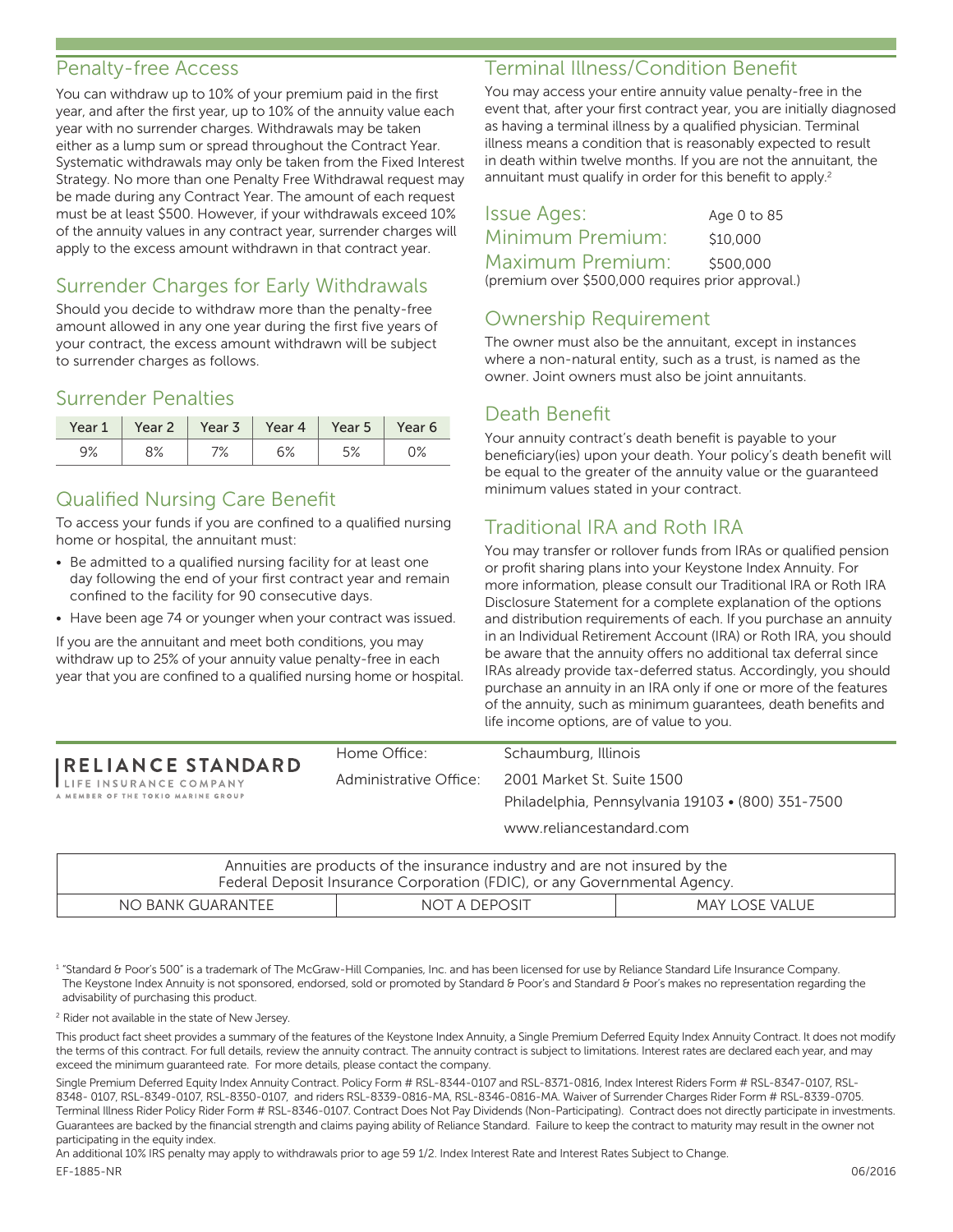# The Keystone Index™ 7 Annuity

A Smart Choice for Safety Conscious Individuals Seeking Financial Security and Growth



Single Premium Deferred Equity Index Annuity (Policy form may not be available in all states.)

Your annuity will earn interest based upon the allocation of your premium to one or more of the different Index Interest Strategies and/or the Fixed Interest Strategy. The annuity also provides a guarantee that your premium, less withdrawals, will earn interest at a guaranteed minimum rate over the length of the contract. At time of withdrawal, surrender or election of a settlement option, your annuity value will be the greater of the Annuity Value of the Index Interest Strategies and Fixed Interest Strategy or the Minimum Guaranteed Values described below, reduced in either case by the applicable Surrender Charges. See Surrender Charges on back.

The following is a description of the available Strategies—a Fixed Interest Strategy and three Index Interest Strategies. Rates and Caps are subject to change; please consult your insurance advisor for current and guaranteed rates.

#### Strategy Description

Annual Point to Point – Capped Strategy: Interest credited under this Strategy for a Contract Year will be equal to the percentage change in the S&P 500<sup>1</sup> Index for the Contract Year, subject to an Index Interest Rate Cap and a minimum floor of 0% when the change is negative.\*

Annual Point to Point – Participation Rate Strategy: Interest credited under this Strategy for a Contract Year will be equal to a percentage (the Participation Rate) of the change in the S&P 500<sup>1</sup> Index for such year and a minimum floor of 0% when the change is negative.\*

Annual Monthly Average – Capped Strategy: Interest credited under this Strategy will be the Index Change as described below, subject to an Index Interest Rate Cap and a minimum floor of 0% when the change is negative.

The Index Change for a Contract Year will be equal to the Monthly Average S&P 500<sup>1</sup> Index Value (as measured on the twelve monthly contract anniversary dates of the Contract Year) minus the S&P 500<sup>1</sup> Index Value on the first day of the Contract Year, then divided by the S&P 500<sup>1</sup> Index Value on the first day of the Contract Year—stated as a percentage.\*

Fixed Interest Strategy – Annual compound interest will be credited at a stated rate under this Strategy for each Contract Year. The Initial Interest Rate will be guaranteed for the first Contract Year.\*

\* The Index Interest Rate Cap, Participation Rate, and Fixed Interest Rate are guaranteed for the first Contract Year. Each year after the first, Reliance Standard will declare the Index Interest Rate Cap, Participation Rate, and Fixed Interest Rate for the subsequent Contract Year and that Cap or Rate will never be below the Minimum Guaranteed Rate or Cap.

#### Minimum Guaranteed Values

Your annuity contract provides a Guaranteed Minimum Annuity Value equal to 100% of the premium paid, less withdrawals, compounded annually at 1%. If the annuity is surrendered during the surrender charge period, the Guaranteed Minimum Annuity Value will be reduced by the applicable surrender charge. See Surrender Charges for Early Withdrawals. However, if the Minimum Contract Value, which is equal to 87.5% of your premium, less withdrawals, accumulated at 1.00% per annum would exceed the Guaranteed Minimum Annuity Value less any applicable surrender charges, the Minimum Contract Value will instead apply. In either case, the minimum guaranteed value will be reduced by any applicable premium tax.

#### Reallocation of Values

The premium that you pay will be allocated to the Index Interest Strategies and the Fixed Interest Strategy in accordance with the selections made in your application. On each contract anniversary, you may reallocate your annuity value among the strategies then available so long as you notify Reliance Standard at least two weeks before each contract anniversary of such reallocation. The minimum amount you may reallocate is \$5,000 and \$5,000 must remain in any one strategy. Reallocation will be subject to the available strategies at that time.

> RELIANCE STANDARD LIFE INSURANCE COMPANY A MEMBER OF THE TOKIO MARINE GROUP

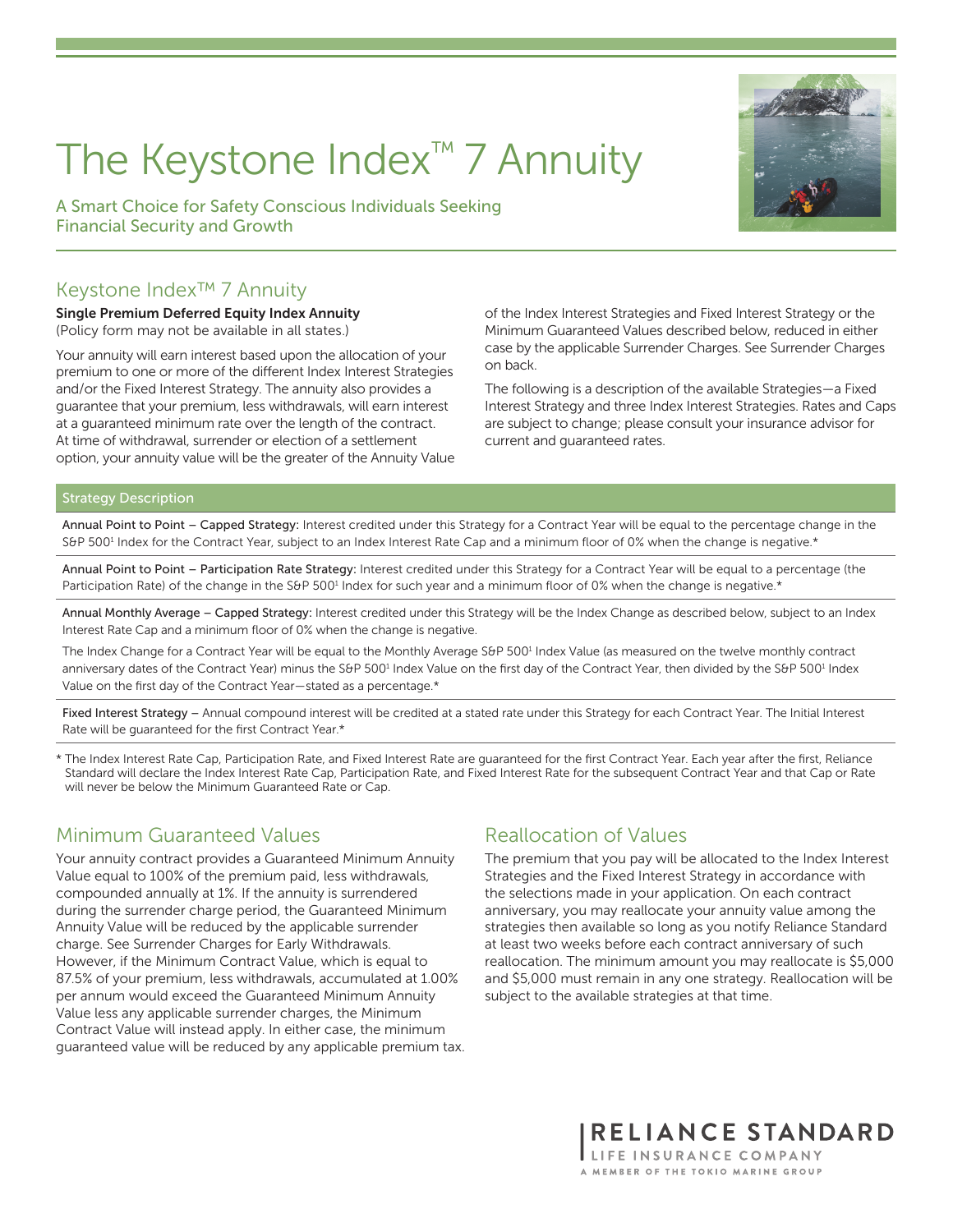#### Penalty-free Access

You can withdraw up to 10% of your premium paid in the first year, and after the first year, up to 10% of the annuity value each year with no surrender charges. Withdrawals may be taken either as a lump sum or spread throughout the Contract Year. Systematic withdrawals may only be taken from the Fixed Interest Strategy. No more than one Penalty Free Withdrawal request may be made during any Contract Year. The amount of each request must be at least \$500. However, if your withdrawals exceed 10% of the annuity values in any contract year, surrender charges will apply to the excess amount withdrawn in that contract year.

# Surrender Charges for Early Withdrawals

Should you decide to withdraw more than the penalty-free amount allowed in any one year during the first seven years of your contract, the excess amount withdrawn will be subject to surrender charges as follows.

# Surrender Penalties

| Year | Year | 3 <sup>7</sup> | $\begin{array}{cc} \textbf{1} & \textbf{4} \end{array}$ | $Year \mid Year \mid Year \mid Year \mid$<br>$-5$ | 6  | Year $ $ | Year<br>8+ |
|------|------|----------------|---------------------------------------------------------|---------------------------------------------------|----|----------|------------|
| 9%   | 8%   | $17\%$         | $\begin{array}{cc} \boxed{6\%} \end{array}$             | $\vert$ 5%                                        | 4% | 3%       | 0%         |

## Qualified Nursing Care Benefit

To access your funds if you are confined to a qualified nursing home or hospital, the annuitant must:

- Be admitted to a qualified nursing facility for at least one day following the end of your first contract year and remain confined to the facility for 90 consecutive days.
- Have been age 74 or younger when your contract was issued.

If you are the annuitant and meet both conditions, you may withdraw up to 25% of your annuity value penalty-free in each year that you are confined to a qualified nursing home or hospital.

#### RELIANCE STANDARD

LIFE INSURANCE COMPANY MEMBER OF THE TOKIO MARINE GROUP

#### Terminal Illness/Condition Benefit

You may access your entire annuity value penalty-free in the event that, after your first contract year, you are initially diagnosed as having a terminal illness by a qualified physician. Terminal illness means a condition that is reasonably expected to result in death within twelve months. If you are not the annuitant, the annuitant must qualify in order for this benefit to apply.<sup>2</sup>

Issue Ages: Age 0 to 85 Minimum Premium: \$10,000 Maximum Premium: \$500,000 (premium over \$500,000 requires prior approval.)

## Ownership Requirement

The owner must also be the annuitant, except in instances where a non-natural entity, such as a trust, is named as the owner. Joint owners must also be joint annuitants.

#### Death Benefit

Your annuity contract's death benefit is payable to your beneficiary(ies) upon your death. Your policy's death benefit will be equal to the greater of the annuity value or the guaranteed minimum values stated in your contract.

## Traditional IRA and Roth IRA

You may transfer or rollover funds from IRAs or qualified pension or profit sharing plans into your Keystone Index Annuity. For more information, please consult our Traditional IRA or Roth IRA Disclosure Statement for a complete explanation of the options and distribution requirements of each. If you purchase an annuity in an Individual Retirement Account (IRA) or Roth IRA, you should be aware that the annuity offers no additional tax deferral since IRAs already provide tax-deferred status. Accordingly, you should purchase an annuity in an IRA only if one or more of the features of the annuity, such as minimum guarantees, death benefits and life income options, are of value to you.

Home Office: Schaumburg, Illinois Administrative Office: 2001 Market St. Suite 1500 Philadelphia, Pennsylvania 19103 • (800) 351.7500 www.reliancestandard.com

|                   | Annuities are products of the insurance industry and are not insured by the<br>Federal Deposit Insurance Corporation (FDIC), or any Governmental Agency. |                |
|-------------------|----------------------------------------------------------------------------------------------------------------------------------------------------------|----------------|
| NO BANK GUARANTEE | NOT A DEPOSIT                                                                                                                                            | MAY LOSE VALUE |

<sup>1</sup> "Standard & Poor's 500" is a trademark of The McGraw-Hill Companies, Inc. and has been licensed for use by Reliance Standard Life Insurance Company. The Keystone Index Annuity is not sponsored, endorsed, sold or promoted by Standard & Poor's and Standard & Poor's makes no representation regarding the advisability of purchasing this product.

<sup>2</sup> Rider not available in the state of New Jersey.

This product fact sheet provides a summary of the features of the Keystone Index Annuity, a Single Premium Deferred Equity Index Annuity Contract. It does not modify the terms of this contract. For full details, review the annuity contract. The annuity contract is subject to limitations. Interest rates are declared each year, and may exceed the minimum guaranteed rate. For more details, please contact the company.

Single Premium Deferred Equity Index Annuity Contract. Policy Form # RSL-8344-0107 and RSL-8371-0816, Index Interest Riders Form # RSL-8347-0107, RSL-8348- 0107, RSL-8349-0107, RSL-8350-0107, and riders RSL-8339-0816-MA, RSL-8346-0816-MA. Waiver of Surrender Charges Rider Form # RSL-8339-0705. Terminal Illness Rider Policy Rider Form # RSL-8346-0107. Contract Does Not Pay Dividends (Non-Participating). Contract does not directly participate in investments. Guarantees are backed by the financial strength and claims paying ability of Reliance Standard. Failure to keep the contract to maturity may result in the owner not participating in the equity index.

An additional 10% IRS penalty may apply to withdrawals prior to age 59 1/2. Index Interest Rate and Interest Rates Subject to Change.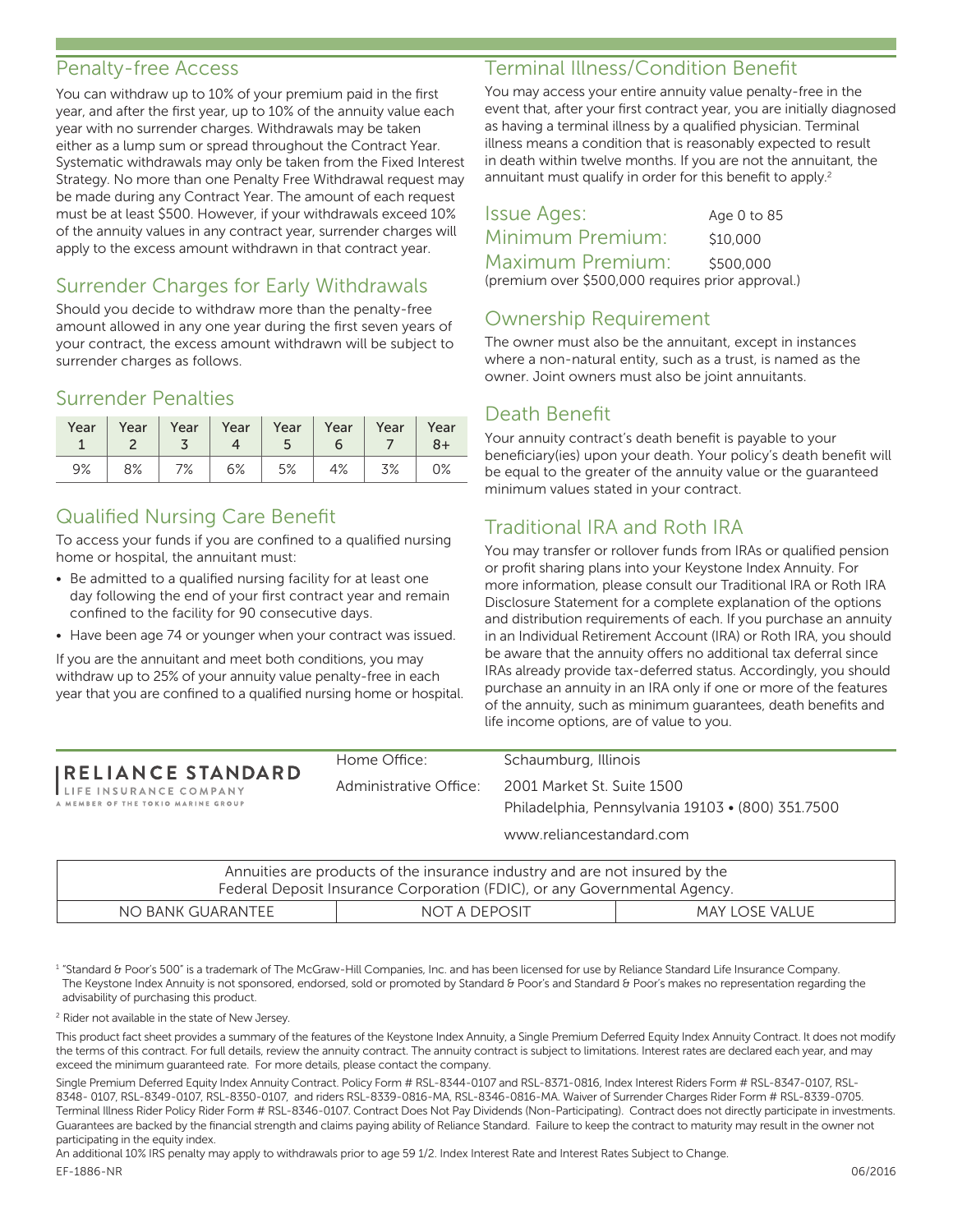# The Keystone Index™ 10 Annuity

A Smart Choice for Safety Conscious Individuals Seeking Financial Security and Growth

## Keystone Index™ 10 Annuity

#### Single Premium Deferred Equity Index Annuity (Policy form may not be available in all states.)

Your annuity will earn interest based upon the allocation of your premium to one or more of the different Index Interest Strategies and/or the Fixed Interest Strategy. The annuity also provides a guarantee that your premium, less withdrawals, will earn interest at a guaranteed minimum rate over the length of the contract. At time of withdrawal, surrender or election of a settlement option, your annuity value will be the greater of the Annuity Value of the Index Interest Strategies and Fixed Interest Strategy or the Minimum Guaranteed Values described below, reduced in either case by the applicable Surrender Charges. See Surrender Charges on back.

The following is a description of the available Strategies—a Fixed Interest Strategy and three Index Interest Strategies. Rates and Caps are subject to change; please consult your insurance advisor for current and guaranteed rates.

#### Strategy Description

Annual Point to Point – Capped Strategy: Interest credited under this Strategy for a Contract Year will be equal to the percentage change in the S&P 500<sup>1</sup> Index for the Contract Year, subject to an Index Interest Rate Cap and a minimum floor of 0% when the change is negative.\*

Annual Point to Point – Participation Rate Strategy: Interest credited under this Strategy for a Contract Year will be equal to a percentage (the Participation Rate) of the change in the S&P 500<sup>1</sup> Index for such year and a minimum floor of 0% when the change is negative.\*

Annual Monthly Average – Capped Strategy: Interest credited under this Strategy will be the Index Change as described below, subject to an Index Interest Rate Cap and a minimum floor of 0% when the change is negative.

The Index Change for a Contract Year will be equal to the Monthly Average S&P 500<sup>1</sup> Index Value (as measured on the twelve monthly contract anniversary dates of the Contract Year) minus the S&P 500<sup>1</sup> Index Value on the first day of the Contract Year, then divided by the S&P 500<sup>1</sup> Index Value on the first day of the Contract Year—stated as a percentage.\*

Fixed Interest Strategy – Annual compound interest will be credited at a stated rate under this Strategy for each Contract Year. The Initial Interest Rate will be guaranteed for the first Contract Year.\*

\* The Index Interest Rate Cap, Participation Rate, and Fixed Interest Rate are guaranteed for the first Contract Year. Each year after the first, Reliance Standard will declare the Index Interest Rate Cap, Participation Rate, and Fixed Interest Rate for the subsequent Contract Year and that Cap or Rate will never be below the Minimum Guaranteed Rate or Cap.

#### Minimum Guaranteed Values

Your annuity contract provides a Guaranteed Minimum Annuity Value equal to 100% of the premium paid, less withdrawals, compounded annually at 1%. If the annuity is surrendered during the surrender charge period, the Guaranteed Minimum Annuity Value will be reduced by the applicable surrender charge. See Surrender Charges for Early Withdrawals. However, if the Minimum Contract Value, which is equal to 87.5% of your premium, less withdrawals, accumulated at 1.00% per annum would exceed the Guaranteed Minimum Annuity Value less any applicable surrender charges, the Minimum Contract Value will instead apply. In either case, the minimum guaranteed value will be reduced by any applicable premium tax.

#### Reallocation of Values

The premium that you pay will be allocated to the Index Interest Strategies and the Fixed Interest Strategy in accordance with the selections made in your application. On each contract anniversary, you may reallocate your annuity value among the strategies then available so long as you notify Reliance Standard at least two weeks before each contract anniversary of such reallocation. The minimum amount you may reallocate is \$5,000 and \$5,000 must remain in any one strategy. Reallocation will be subject to the available strategies at that time.



**RELIANCE STANDARD** LIFE INSURANCE COMPANY A MEMRER OF THE TOKIO MARINE GROUP